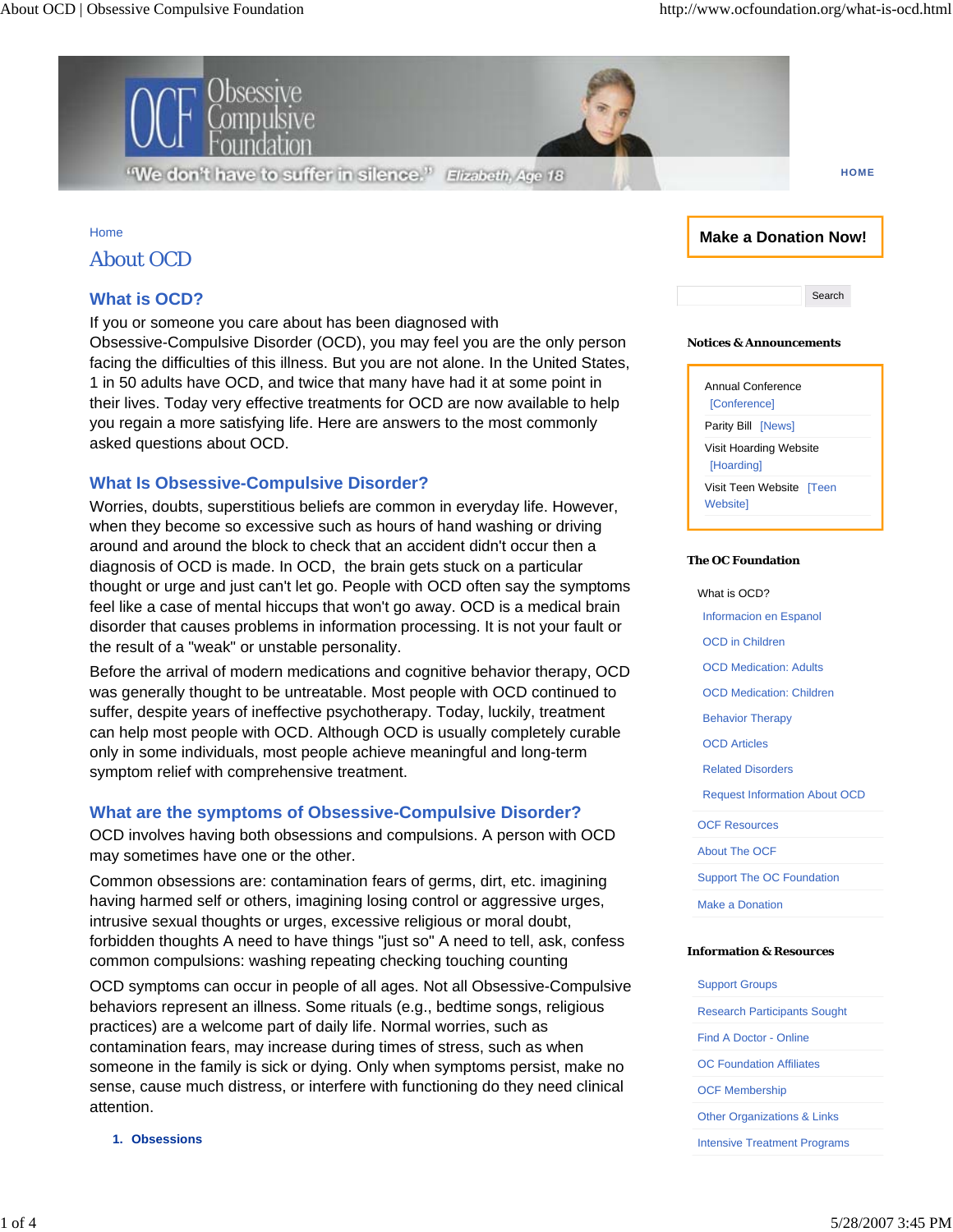Obsessions are thoughts, images, or impulses that occur over and over again and feel out of your control. The person does not want to have these ideas. He finds them disturbing and intrusive, and usually recognizes that they don't really make sense. People with OCD worry excessively about dirt and germs and become obsessed with the idea that they are contaminated or contaminate others. They may have obsessive fears of having inadvertently harmed someone else even though they usually know this is not realistic. Obsessions are accompanied by uncomfortable feelings, such as fear, disgust, doubt, or a sensation that things have to be done in a way that is "just so."

### **Compulsions 2.**

People with OCD try to make their obsessions go away by performing compulsions. Compulsions are acts the person performs over and over again, often according to certain "rules." People with an obsession about contamination may wash constantly to the point that their hands become raw and inflamed. A person may repeatedly check that she has turned off the stove or iron because of an obsessive fear of burning the house down. She may have to count certain objects over and over because of an obsession about losing them. Unlike compulsive drinking or gambling, OCD compulsions do not give the person pleasure. Rather, the rituals are performed to obtain relief from the discomfort caused by the obsessions.

### **Other features of Obsessive-Compulsive Disorder 3.**

OCD symptoms cause distress, take up time (more than an hour a day), or significantly interfere with the person's work, social life, or relationships. Most individuals with OCD recognize that their obsessions are coming from their own minds and are not just excessive worries about real problems. They realize that the compulsions they perform are excessive or unreasonable. When someone with OCD does not recognize that their beliefs and actions are unreasonable, this is called OCD with poor insight. OCD symptoms tend to wax and wane over time. Some may be little more than background noise; others may produce extremely severe distress.

### **When does Obsessive-Compulsive Disorder begin?**

OCD starts at any time from preschool age to adulthood (usually by age 40). One third to one half of adults with OCD report that it started during childhood.

Unfortunately, OCD often goes unrecognized. On average, people with OCD see three to four doctors and spend 9 years seeking treatment before they receive a correct diagnosis. Studies find that it takes an average of 17 years from the time OCD begins for people to obtain appropriate treatment.

OCD tends to be underdiagnosed and undertreated for a number of reasons. People with OCD are secretive about their symptoms or lack insight about their illness. Many healthcare providers are not familiar with the symptoms or are not trained in providing the appropriate treatments. Some people don't have access to treatment resources. This is unfortunate because earlier diagnosis and proper treatment, including finding the right medications, can help people avoid the suffering associated with OCD. This lessens the risk of developing other problems, such as depression, marital and work problems.

### **Is Obsessive-Compulsive Disorder Inherited?**

No specific genes for OCD have been identified. Research suggests that genes do play a role in the development of the disorder. Childhood-onset OCD runs in families (sometimes in association with tic disorders). When a parent has OCD, there is a slightly increased risk that a child will develop OCD, although the risk is still low. When OCD runs in families, it is the general nature of OCD is inherited, not specific symptoms. Thus a child may have checking rituals, while his mother washes compulsively.

#### Request Information About OCD

#### **Educate & Connect**

New Guide for Parents of Children with OCD

OCD in the Classroom

OCF Bookstore

Place Your Book Order

Teen Web Site "Organized Chaos"

Hoarding Web Site

Annual Conference

#### **Updates**

Upcoming Workshops

Workplace Giving Reminder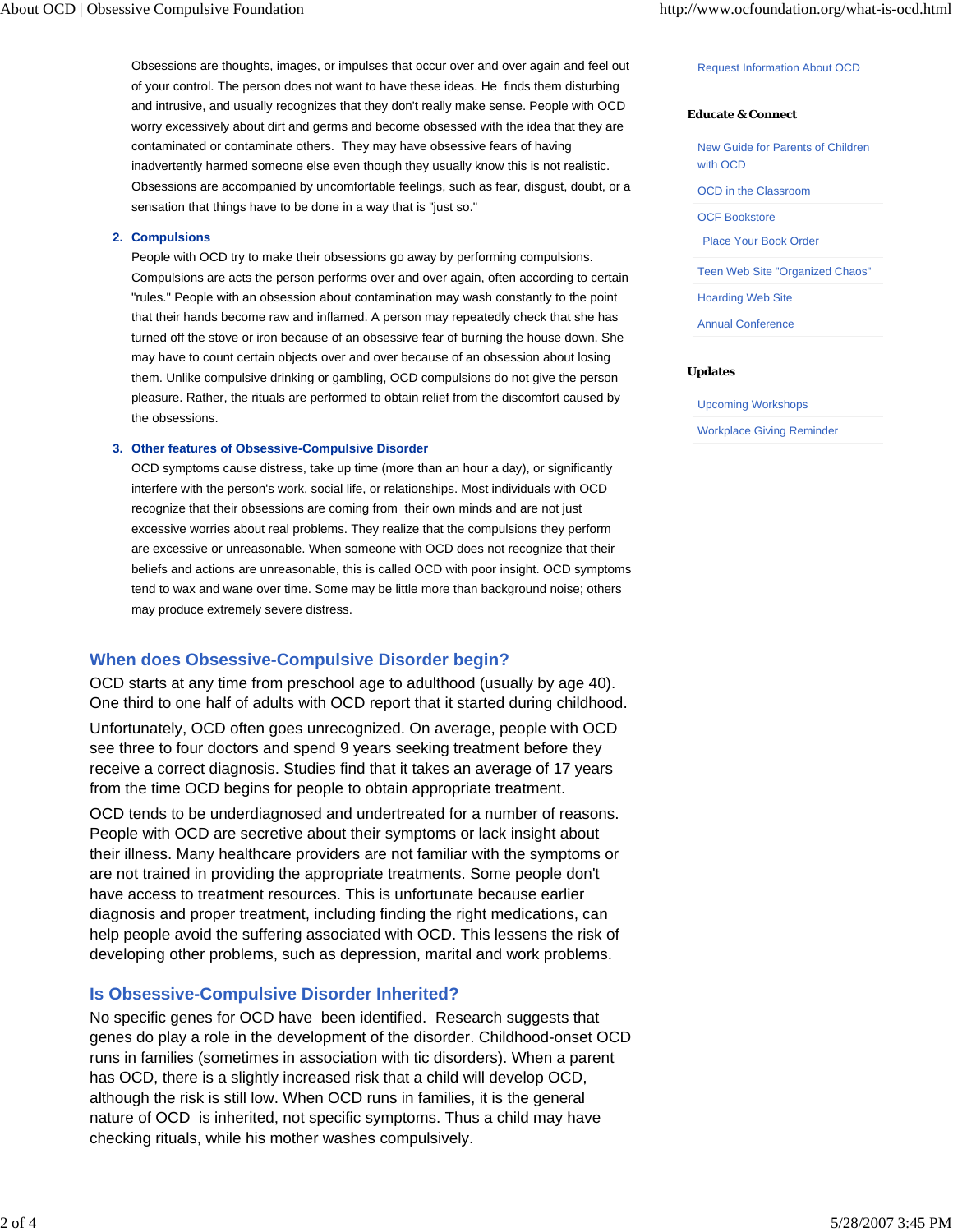# **What causes Obsessive-Compulsive Disorder?**

There is no proven cause of OCD. Research suggests that OCD involves problems in communication between the front part of the brain (the orbital cortex) and deeper structures (the basal ganglia). These brain structures use the chemical messenger serotonin. It is believed that insufficient levels of serotonin are involved in OCD. Drugs that increase the brain concentration of serotonin often help improve OCD symptoms.

Pictures of the brain at work also show that the brain circuits involved in OCD return toward normal in those who improve after taking a serotonin medication or receiving cognitive-behavioral psychotherapy. Although it seems clear that reduced levels of serotonin play a role in OCD, there are no laboratory tests for OCD. The diagnosis is made based on an assessment of the person's symptoms. When OCD starts suddenly in childhood in association with strep throat, an autoimmune mechanism may be involved, and treatment with an antibiotic may prove helpful.

## **What other problems are sometimes confused with OCD?**

Some disorders that closely resemble OCD and may respond to some of the same treatments. They are trichotillomania (compulsive hair pulling), body dysmorphic disorder (imagined ugliness), and habit disorders, such as nail biting or skin picking. While they share superficial similarities, impulse control problems, such as substance abuse, pathological gambling, or compulsive sexual activity, are probably not related to OCD in any substantial way.

The most common conditions that resemble OCD are the tic disorders (Tourette's disorder and other motor and vocal tic disorders). Tics are involuntary motor behaviors (such as facial grimacing) or vocal behaviors (such as snorting) that often occur in response to a feeling of discomfort. More complex tics, like touching or tapping tics, resemble compulsions. Tics and OCD occur together much more often when the OCD or tics begin during childhood.

Depression and OCD often occur in adults, and, less commonly, in children and adolescents. However, unless depression is present, people with OCD are not sad or lacking in pleasure. People who are depressed but do not have OCD rarely have the kinds of intrusive thoughts that are characteristic of OCD. Stress can make OCD worse. Although most people with OCD report that the symptoms can come and go on their own.

OCD is easy to distinguish from a condition called posttraumatic stress disorder, because OCD is not caused by a terrible event. Schizophrenia, delusional disorders, and other psychotic conditions are usually easy to distinguish from OCD. Unlike psychotic individuals, people with OCD have a clear idea of what is real and what is not. OCD may worsen or cause disruptive behaviors in children and adolescents, exaggerate a pre-existing learning disorder, cause problems with attention and concentration, or interfere with learning at school. In many children with OCD, these disruptive behaviors are related to the OCD and will go away when the OCD is successfully treated.

Individuals with OCD often have substance-abuse problems, as a result of attempts to self-medicate. Specific treatment for the substance abuse is usually needed. Children and adults with pervasive developmental disorders (autism, Asperger's Disorder) are extremely rigid and compulsive. They have stereotyped behaviors that often resembles very severe OCD. Those with pervasive developmental disorders have extremely severe problems relating to and communicating with other people, which do not occur in OCD.